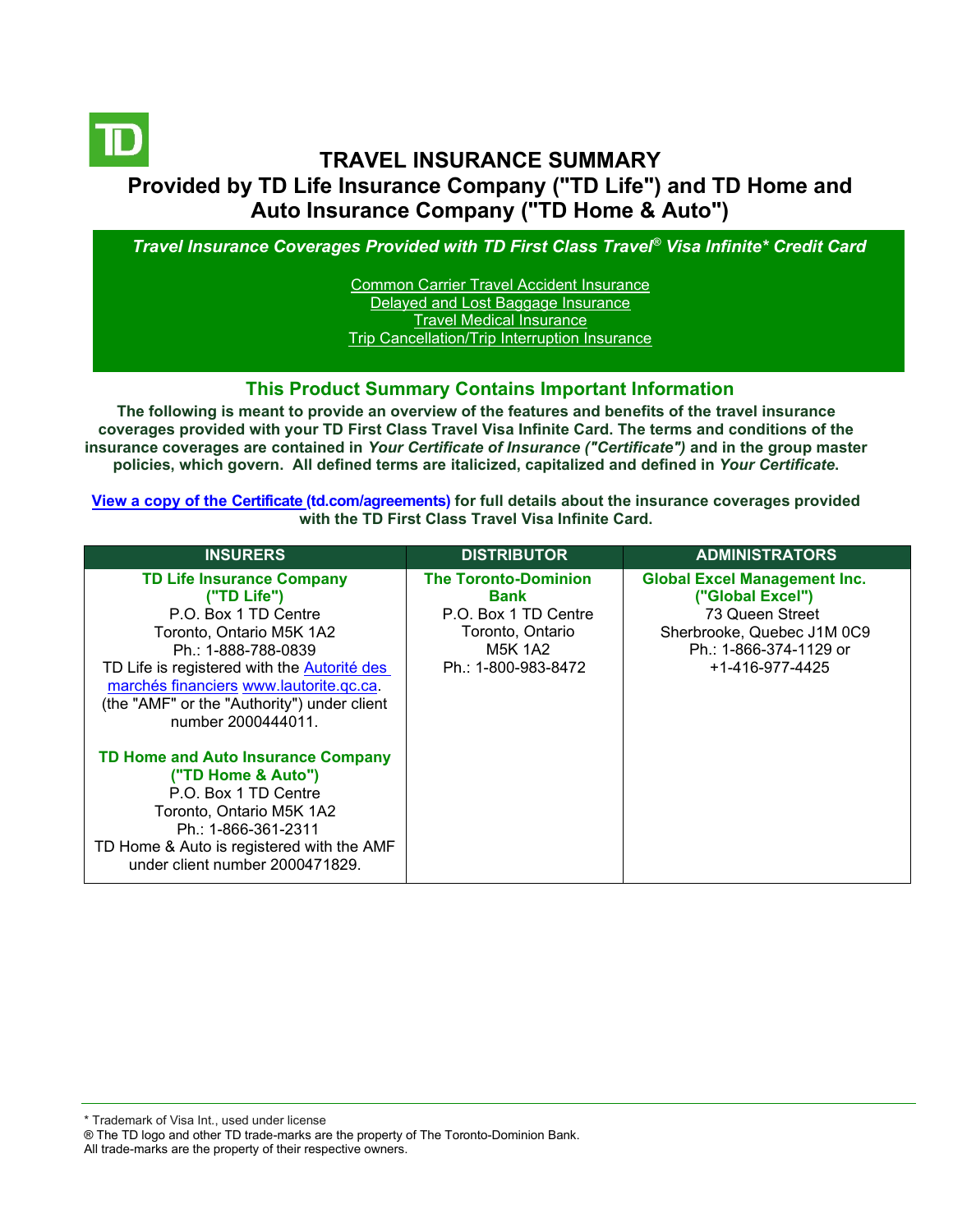

## **General Information You Need to Know**

The following is applicable to **all insurance coverages** provided with the TD First Class Travel Visa Infinite Card, unless otherwise specified*:*



**Complaint Handling:** For information about our complaint processing policy and where a complaint may be filed, please visit our Customer Service & Problem Resolution page at: **<https://www.tdinsurance.com/customer-service/problem-resolution>**.



**Misrepresentation:** *You* must be accurate and complete in *Your* dealings with the *Insurer* at all times. The *Insurer* will not pay a claim if *You*, any person insured under *Your Certificate* or anyone acting on *Your* behalf makes a misrepresentation, attempts to deceive or mislead the *Insurer*, or makes a fraudulent, false or exaggerated statement or claim.



**Cancellation:** Insurance coverages are considered canceled on the date the credit card account is closed. If, at any time, *You* don't want these insurance coverages, *You* can decide not to use them or contact *Your* credit card provider to apply for a different credit card with alternative insurance coverages.



**Cost:** Your TD First Class Travel Visa Infinite Card has an annual fee charged by your credit card provider. No additional fee will be charged for the insurance coverages provided with the TD First Class Travel Visa Infinite Card.



**Claims:** *You* must report *Your* claim to *Our Administrator* by calling 1-866-374-1129 no later than the following time limits after the covered event(s) occurred:

- **Common Carrier Travel Accident Insurance** 
	- o 30 days; refer to section 10 "How To Submit A Claim" for full details.
- **Delayed and Lost Baggage Insurance** 
	- o 45 days; refer to section 6 "Claims" for full details.
- **Travel Medical Insurance** 
	- o Immediately; refer to sections 10 "General Conditions" and 8 "How To Submit A Claim" for full details.
- **Trip Cancellation/Trip Interruption Insurance** 
	- o Immediately; refer to sections 10 "General Conditions" and 8 "How To Submit A Claim" for full details.

Once *We* have approved the claim, *We* will notify *You* and payment will be made within 60 days. If the claim has been denied, *We* will inform *You* of the claim denial reasons within 60 days. *You* can appeal the decision by submitting new information to *Our Administrator*. For complete details, please see the applicable claims section (as listed above) in *Your Certificate.*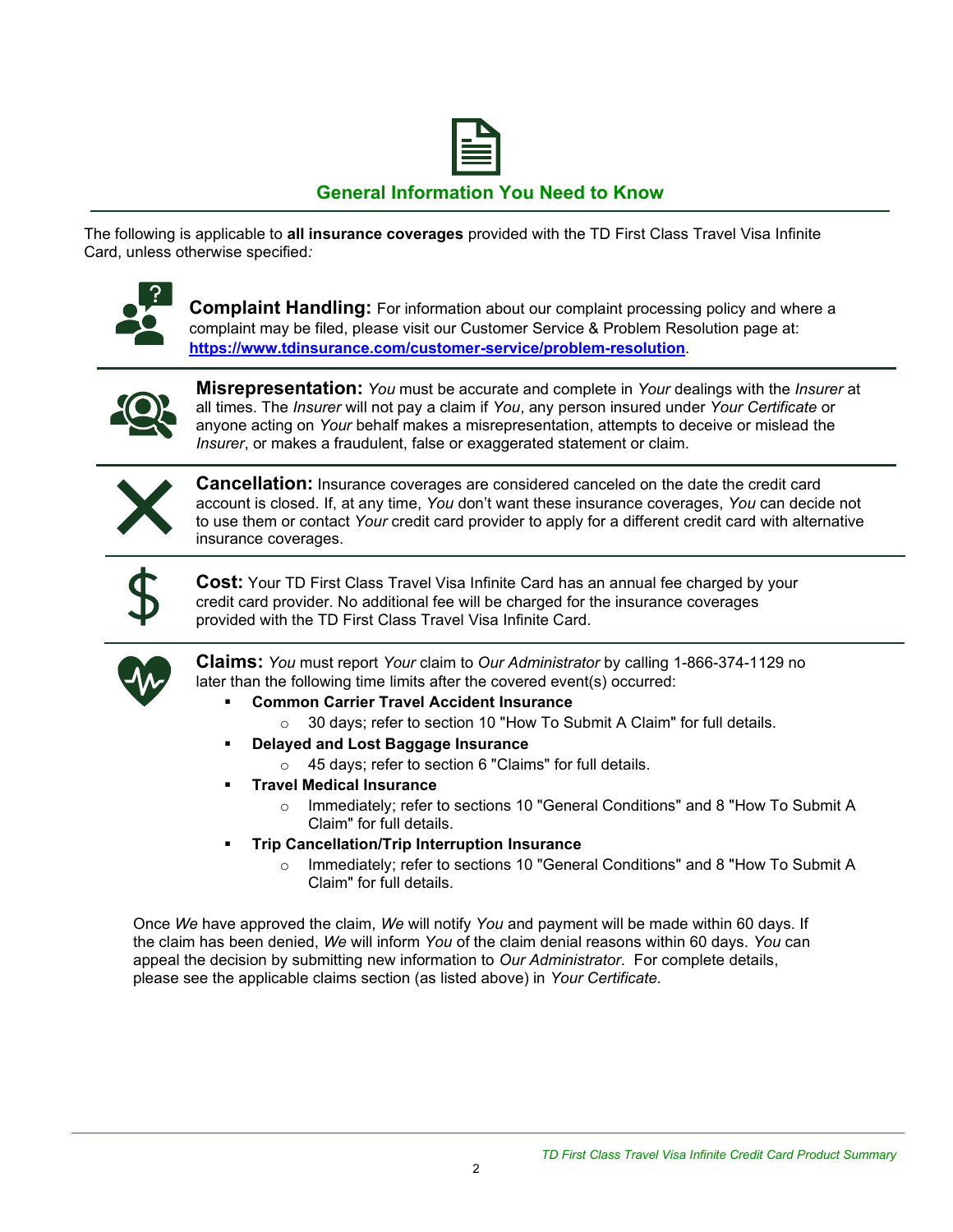# **General Information You Need to Know**

| <b>Eligibility:</b>                                                                               |                                                                                                                                                                                                                                                                     |                                                                                                                                                                                               |
|---------------------------------------------------------------------------------------------------|---------------------------------------------------------------------------------------------------------------------------------------------------------------------------------------------------------------------------------------------------------------------|-----------------------------------------------------------------------------------------------------------------------------------------------------------------------------------------------|
| <b>Benefit</b>                                                                                    | Who is Eligible                                                                                                                                                                                                                                                     | <b>Additional Eligibility Requirements</b>                                                                                                                                                    |
| <b>Common Carrier Accident</b><br><b>Insurance</b>                                                | <b>Primary Cardholder</b><br><b>Primary Cardholder's Spouse</b><br><b>Primary Cardholder's</b><br><b>Dependent Children</b><br><b>Additional Cardholder</b><br><b>Additional Cardholder's Spouse</b><br><b>Additional Cardholder's</b><br><b>Dependent Children</b> | The credit card must be in<br>٠<br>good standing; and<br>The <i>Insured Person</i> must<br>be a resident of<br>٠<br>Canada; and<br>be able to provide proof<br>of travel.                     |
| Delayed and Lost Baggage<br><b>Insurance</b>                                                      | <b>Primary Cardholder</b><br><b>Primary Cardholder's Spouse</b><br><b>Primary Cardholder's</b><br>Dependent Children<br><b>Additional Cardholder</b><br><b>Additional Cardholder's Spouse</b><br><b>Additional Cardholder's</b><br><b>Dependent Children</b>        | The credit card must be in<br>٠<br>good standing; and<br>The Covered Person must<br>be a resident of<br>٠<br>Canada; and<br>be able to provide proof of<br>٠<br>travel.                       |
| <b>Travel Medical Insurance</b><br><b>Trip Interruption/Trip</b><br><b>Cancellation Insurance</b> | <b>Primary Cardholder</b><br><b>Primary Cardholder's Spouse</b><br><b>Primary Cardholder's</b><br><b>Dependent Children</b><br><b>Additional Cardholder</b><br><b>Additional Cardholder's Spouse</b><br><b>Additional Cardholder's</b><br><b>Dependent Children</b> | The credit card must be in<br>٠<br>good standing; and<br>The Insured Person must:<br>be a resident of<br>Canada:<br>be able to provide proof<br>٠<br>of travel; and<br>have a valid GHIP<br>٠ |

**Note:** For full details, please see the "Eligibility" section and/or the definition of "*Insured Person*" in each *Certificate*.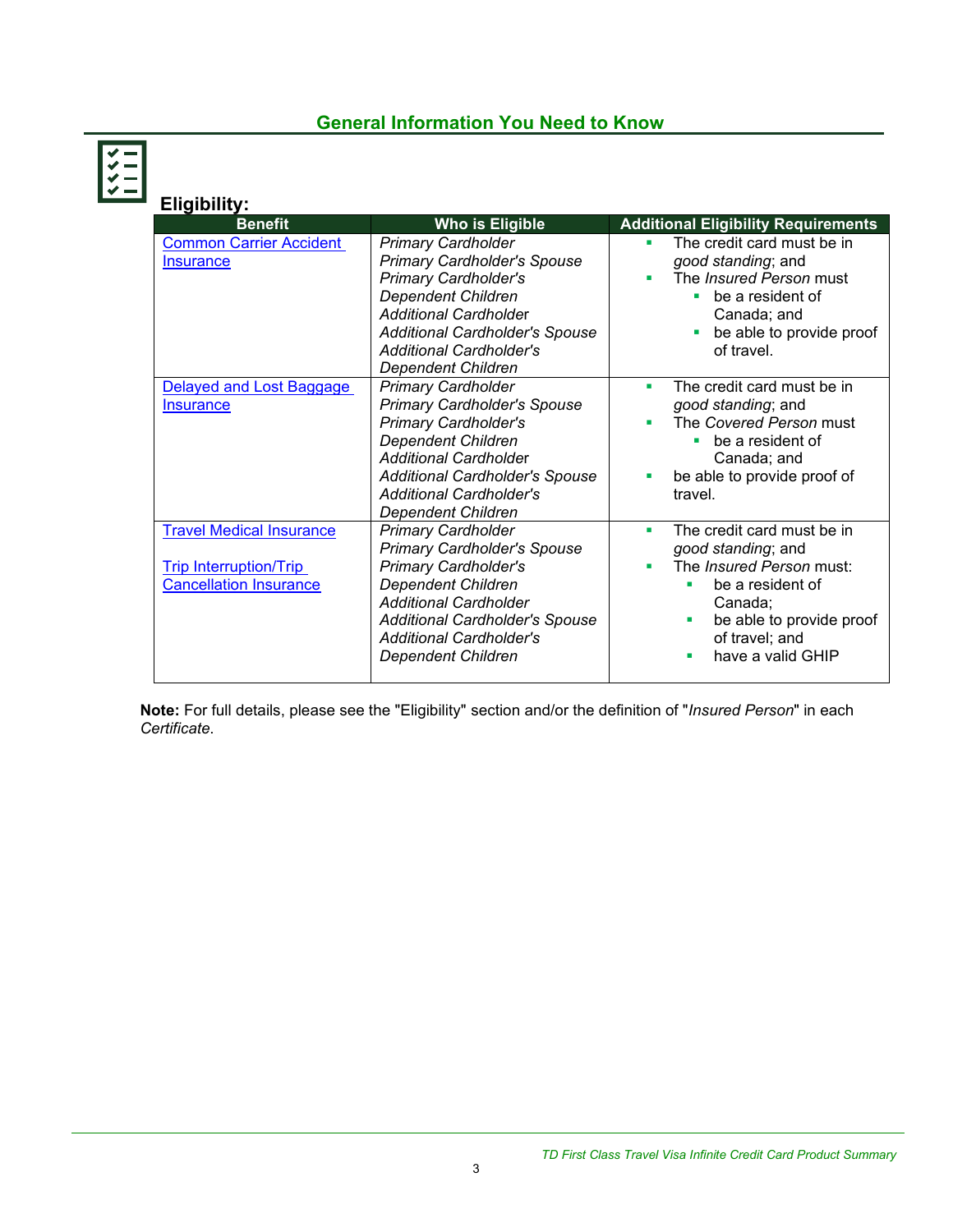<span id="page-3-0"></span>

## **Common Carrier Travel Accident Insurance**

*Issued by TD Life under Group Policy Number TGV009 (the "Policy") to The Toronto-Dominion Bank (the "Policyholder"). Global Excel provides Claims and Assistance services under the Group Policy.*

#### **What is included in this coverage?**

Common Carrier Travel Accident Insurance provides travel coverage if the *Insured Person(s)* suffers a covered *Loss* arising from and occurring on a *Covered Trip* while travelling on a *Common Carrier*.

#### **What are the benefits?**

| <b>Benefit</b>                                                                                                            | <b>Maximum Benefit Payable</b> |
|---------------------------------------------------------------------------------------------------------------------------|--------------------------------|
| Accidental Death or Dismemberment, Loss of Sight, Speech, or Hearing<br><b>Benefit</b>                                    |                                |
| Accidental Loss of Life                                                                                                   | Up to \$500,000                |
| Accidental Loss of Speech and Hearing                                                                                     | Up to \$500,000                |
| Accidental Loss of Both Hands or Both Feet or Sight of both Eyes or a<br>combination of Hand, a Foot, or Sight of One Eye | Up to \$500,000                |
| Accidental Loss of One Arm or Leg                                                                                         | Up to \$375,000                |
| Accidental Loss of One Hand or One Foot or Sight of One Eye                                                               | Up to \$333,350                |
| Accidental Loss of Speech or Hearing                                                                                      | Up to \$333,350                |
| Accidental Loss of Thumb and Index Finger of the same Hand                                                                | Up to \$166,650                |
| Paralysis - Quadriplegia (Complete paralysis of both upper and lower<br>limbs)                                            | Up to \$500,000                |
| Permanent Total Disability (Available only to Primary Cardholder and                                                      |                                |
| Paralysis - Paraplegia (Complete paralysis of both lower limbs)                                                           | Up to \$500,000                |
| Paralysis - Hemiplegia (Complete paralysis of upper and lower limbs of one<br>of side of the body)                        | Up to \$500,000                |
| <b>Permanent Total Disability</b>                                                                                         | Up to \$500,000                |
| Coma                                                                                                                      | Up to \$500,000                |
| <b>Special Benefits</b>                                                                                                   |                                |
| <b>Family Transportation Benefit</b>                                                                                      | Up to \$5,000                  |
| <b>Repatriation Benefit</b>                                                                                               | Up to \$10,000                 |
| <b>Rehabilitation Benefit</b>                                                                                             | Up to \$10,000                 |

**Note:** If an *Insured Person* has multiple *Losses* as a result of one accident, only the single largest benefit amount applicable to the *Loss* suffered is payable.

#### **What are the limitations and exclusions?**

This insurance contains limitations and exclusions (e.g. *Loss* resulting from suicide, attempted suicide or loss that is intentionally self-inflicted*, Loss* caused by declared or undeclared war, etc.).

For complete details, please see the "Exclusions" (Section 9) and "General Conditions" (Section 12) sections in *Your Certificate.*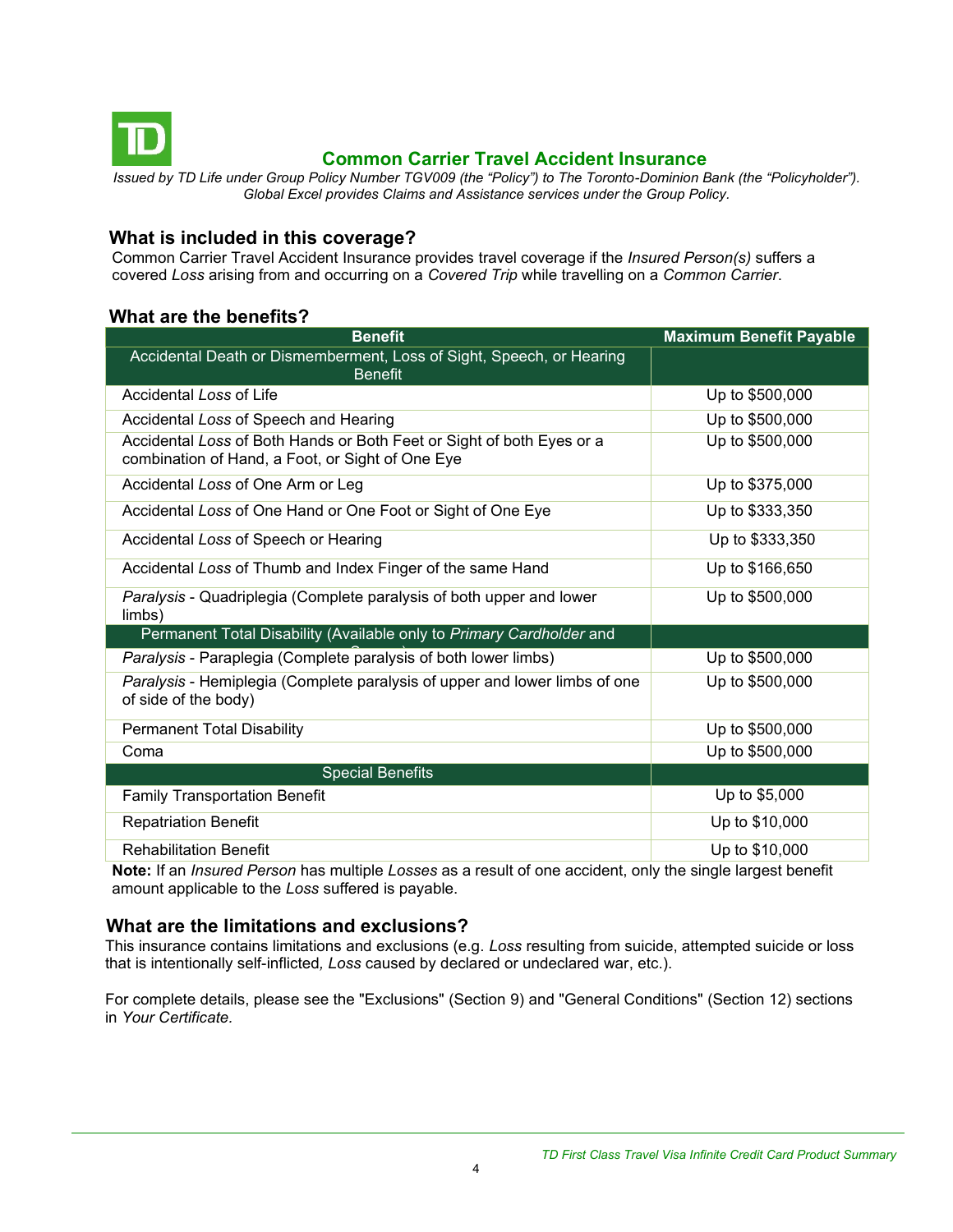<span id="page-4-0"></span>

## **Delayed and Lost Baggage Insurance**

*Issued by TD Home & Auto under Group Policy Number TDVB112008 (the "Policy") to The Toronto-Dominion Bank (the "Policyholder"). Global Excel provides Claims and Assistance services under the Group Policy.*

#### **What is included in this coverage?**

Delayed and Lost Baggage Insurance provides financial protection if a traveler's baggage has been lost while on a *Covered Trip* or the baggage has been delayed upon arrival at the final destination.

#### **What are the benefits?**

| <b>Benefit</b>                   | <b>Maximum Benefit Payable</b>                                                                                                                               |
|----------------------------------|--------------------------------------------------------------------------------------------------------------------------------------------------------------|
| <b>Delayed</b><br><b>Baggage</b> | For baggage delayed over 6 hours, up to \$1,000 of coverage per Covered<br>Person for the purchase of Essential Items, such as clothing and toiletries.      |
| Lost Baggage                     | Up to \$1,000 of coverage per Covered Person to reimburse You for the portion of<br>the replacement cost of personal property not covered by Common Carrier. |

**Note:** The total benefits payable for Delayed Baggage and Lost Baggage are subject to a maximum of \$1,000 per Covered Person per trip. To activate coverage, use Your Card to pay for the Ticket in full. Coverage will be in force while baggage is in the custody of the Common Carrier.

### **What are the limitations and exclusions?**

This insurance contains limitations and exclusions. For example, no coverage is provided for:

- Expenses incurred more than ninety-six (96) hours after arriving at the *Final Destination* as shown on the *Ticket*
- Expenses incurred after the *Checked Baggage* is returned to the *Covered Person*
- Baggage not checked
- Baggage held, seized, quarantined or destroyed by customs or a government agency
- **Money**
- **Securities**
- Credit cards and other negotiable instruments
- Tickets and documents or *Losses* occurring when the *Checked Baggage* is delayed on a *Covered Person's* return to their home province or territory of residence.

For complete details, please see the "Exclusion and Limitations" (Section 6) and "General Conditions" (Section 9) sections in *Your Certificate.*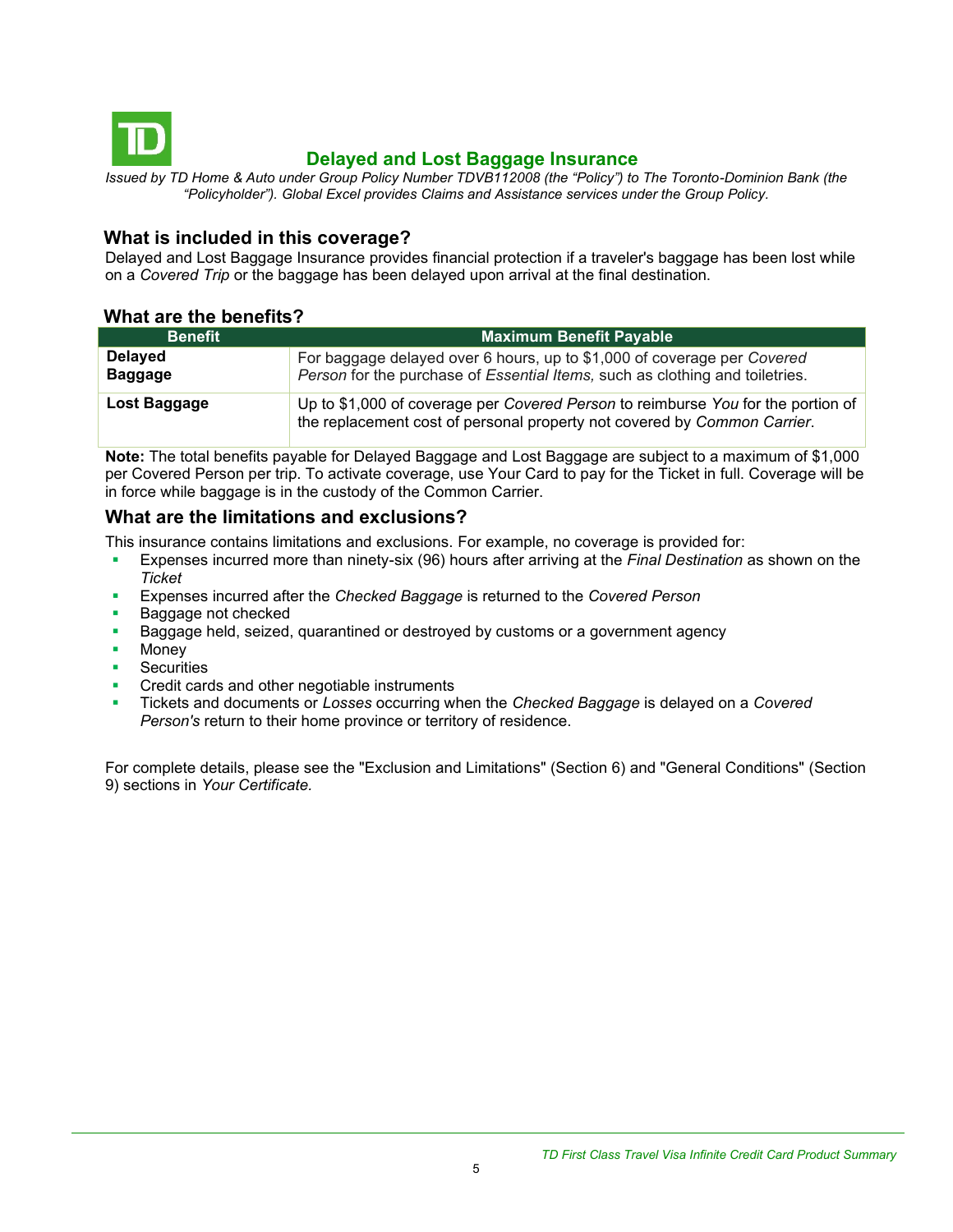<span id="page-5-0"></span>

## **Travel Medical Insurance**

*Underwritten by TD Life under Group Policy TGV002 issued to The Toronto-Dominion Bank (the "Policyholder" or "TD Canada Trust"). Global Excel provides Claims and Assistance servicess.*

#### **What is included in this coverage?**

Travel Medical Insurance coverage pays a benefit if an *Insured Person* suffers an eligible *Medical Emergency*  during a *Covered Trip*.

## **What are the benefits?**

| Coverage                                                                                                                                                                           | <b>Maximum Benefit Payable</b><br>(per Insured Person per Covered Trip)                              |
|------------------------------------------------------------------------------------------------------------------------------------------------------------------------------------|------------------------------------------------------------------------------------------------------|
| Medical Emergency Coverage including:<br>Hospital<br>Physician's bills<br>п<br>Diagnostic services<br>п<br>Ambulance<br>٠<br>Medical appliances<br>п<br>Emergency return home<br>٠ | Up to \$1,000,000                                                                                    |
| Private duty nursing                                                                                                                                                               | Up to \$5,000                                                                                        |
| Accidental dental                                                                                                                                                                  | Up to \$2,000                                                                                        |
| <b>Bedside Companion</b>                                                                                                                                                           | Round trip economy air fare and up to \$1,500 for meals<br>and accommodation for a Bedside Companion |
| <b>Travelling Companion</b>                                                                                                                                                        | One-way economy air fare                                                                             |
| Return and escort of Dependent Children                                                                                                                                            | One-way economy air fare and escort if required by airline                                           |
| Vehicle return                                                                                                                                                                     | Up to \$1,000                                                                                        |
| Return of deceased                                                                                                                                                                 | Up to \$5,000                                                                                        |

## **What are the limitations and exclusions?**

This insurance contains limitations and exclusions (e.g. *Medical Conditions* that are not *Stable*, pregnancy, child born on trip, excessive use of alcohol, high risk activities, etc.). This insurance may not cover claims related *to Pre-Existing Medical Conditions* (e.g. heart conditions, high blood pressure, arthritis, etc.) that existed prior to the date of departure.

For complete details, please see the "Limitations and Exclusions: What your insurance does not cover" (Section 7) and "General Conditions" (Section 11) sections in *Your Certificate*.

#### **What is the coverage period?**

If you are 64 years of age or under, coverage is provided for the first 21 consecutive days of *Your Covered Trip*. If you are 65 years of age or older, coverage is provided for the first 4 consecutive days of *Your Covered Trip*. If your trip is longer, y*ou* can apply to top-up existing coverage by contacting our *Administrator* by telephone, if each *Insured Person* qualifies for coverage.